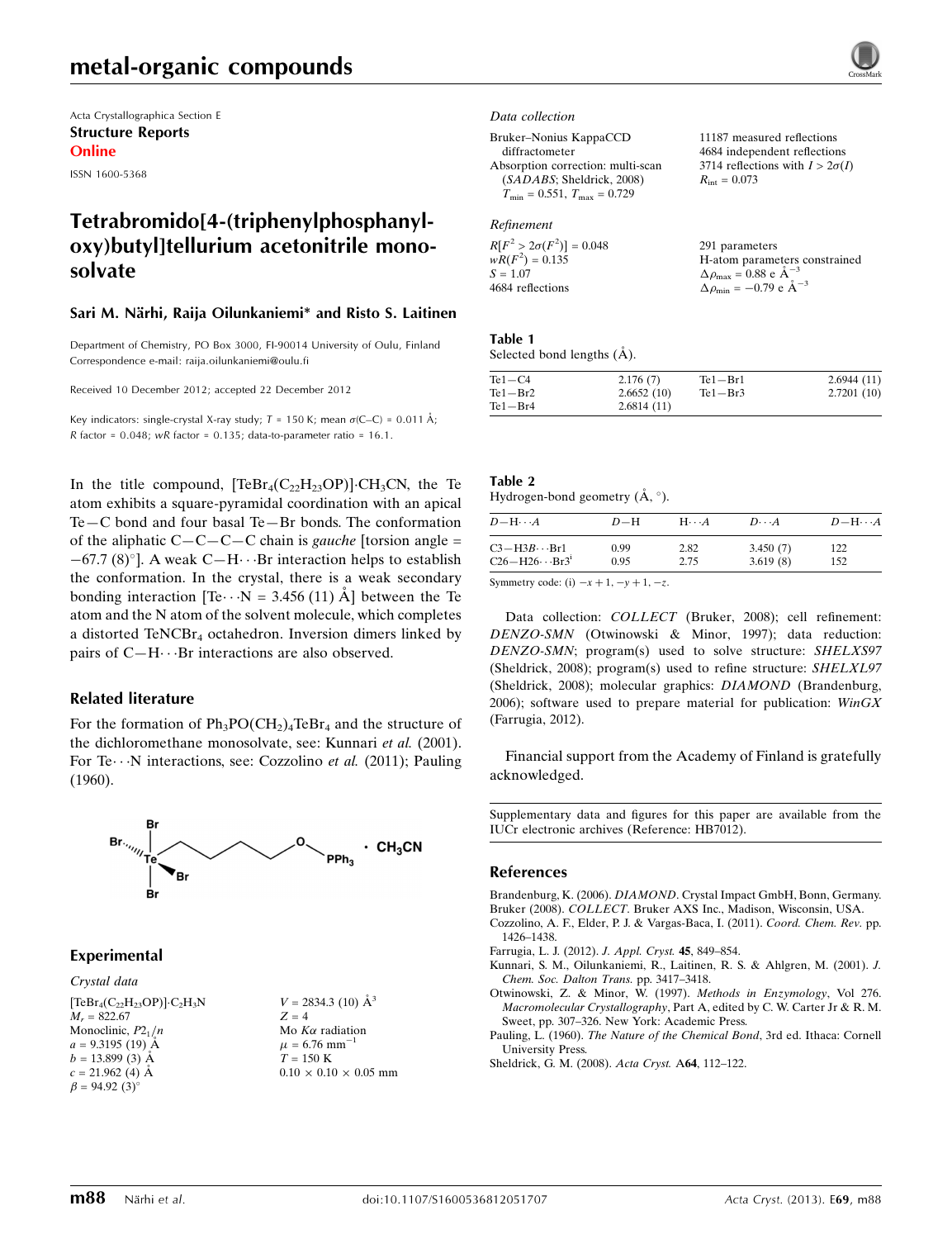# **supporting information**

*Acta Cryst.* (2013). E**69**, m88 [doi:10.1107/S1600536812051707]

# **Tetrabromido[4-(triphenylphosphanyloxy)butyl]tellurium acetonitrile monosolvate**

# **Sari M. Närhi, Raija Oilunkaniemi and Risto S. Laitinen**

## **S1. Comment**

The formation of Ph3PO(CH2)4TeBr4 has been reported earlier by us (Kunnari *et al.* 2001). The formally zwitterionic compound was isolated by treating TeBr4 with an equimolar amount of triphenylphosphine in tetrahydrofuran. The compound was crystallized from dichloromethane and its molecular structure was determined as a dichloromethane solvate. The title compound was recrystallized from acetonitrile and consequently contains acetonitrile solvent molecules. It is isomorphic with the  $CH<sub>2</sub>Cl<sub>2</sub>$  solvate.

The molecular structure of the title compound indicating the numbering of the atoms is shown in Fig. 1. The Te—Br bond lengths range from 2.6652 (10) to 2.7201 (10) Å. The Te—C bond length is 2.176 (7) Å and the P—O bond length is 1.568 (5) Å. These can be compared to the bond lengths in the corresponding  $CH_2Cl_2$  solvate in which the Te—Br bond lengths range 2.6776 (8) - 2.6952 (9) Å, Te—C bond length is 2.177 (6) Å, and P—O bond length is 1.581 (4) Å (Kunnari *et al.* 2001).

The closest internuclear contact from tellurium atom to the nitrogen atom of the solvent molecule is  $3.456$  (11) Å expanding the square pyramidal coordination polyhedron into a distorted octahedron. This is typical for Te<sup>-</sup>N secondary bonding interactions (Cozzolino *et al.* 2011). Interestingly, the Te<sup>.</sup>N interaction is stronger [Pauling (1960) bond order is 0.15] compared to the Te<sup>.</sup>Cl interaction in the CH<sub>2</sub>Cl<sub>2</sub> solvate (Kunnari *et al.* 2001), for which the contact is 4.175 (3) Å corresponding to the Pauling bond order of only 0.09. This is also reflected in the C—Te—E ( $E = N$ , Cl) bond angles which are 165.0 (3) and 144.0 (1) $^{\circ}$ , respectively.

Intra- and intermolecular hydrogen bonds link the zwitterions into a three- dimensional network, as shown in Fig. 2. The shortest intermolecular C—H<sup>-·</sup>Br contacts span a range of 2.75 (1)–2.96 (1) Å and the short C—H<sup>-</sup>N contacts are 2.68 (1) and 2.96 (1) Å.

## **S2. Experimental**

Yellow plates of the title compound were obtained from the acetonitrile solution of  $Ph_3PO(CH_2)_4TeBr_4$  by slow evaporation of the solvent.

## **S3. Refinement**

H atoms were positioned geometrically and refined using a riding model with  $C-H = 0.99$  Å and with  $U_{iso}(H) = 1.2$  $U_{eq}(C)$ , 0.98 Å and  $U_{iso}(H) = 1.5$   $U_{eq}(C)$  and 0.95 Å and  $U_{iso}(H) = 1.2$   $U_{eq}(C)$  for the methylene, methyl and aromatic H atoms, respectively.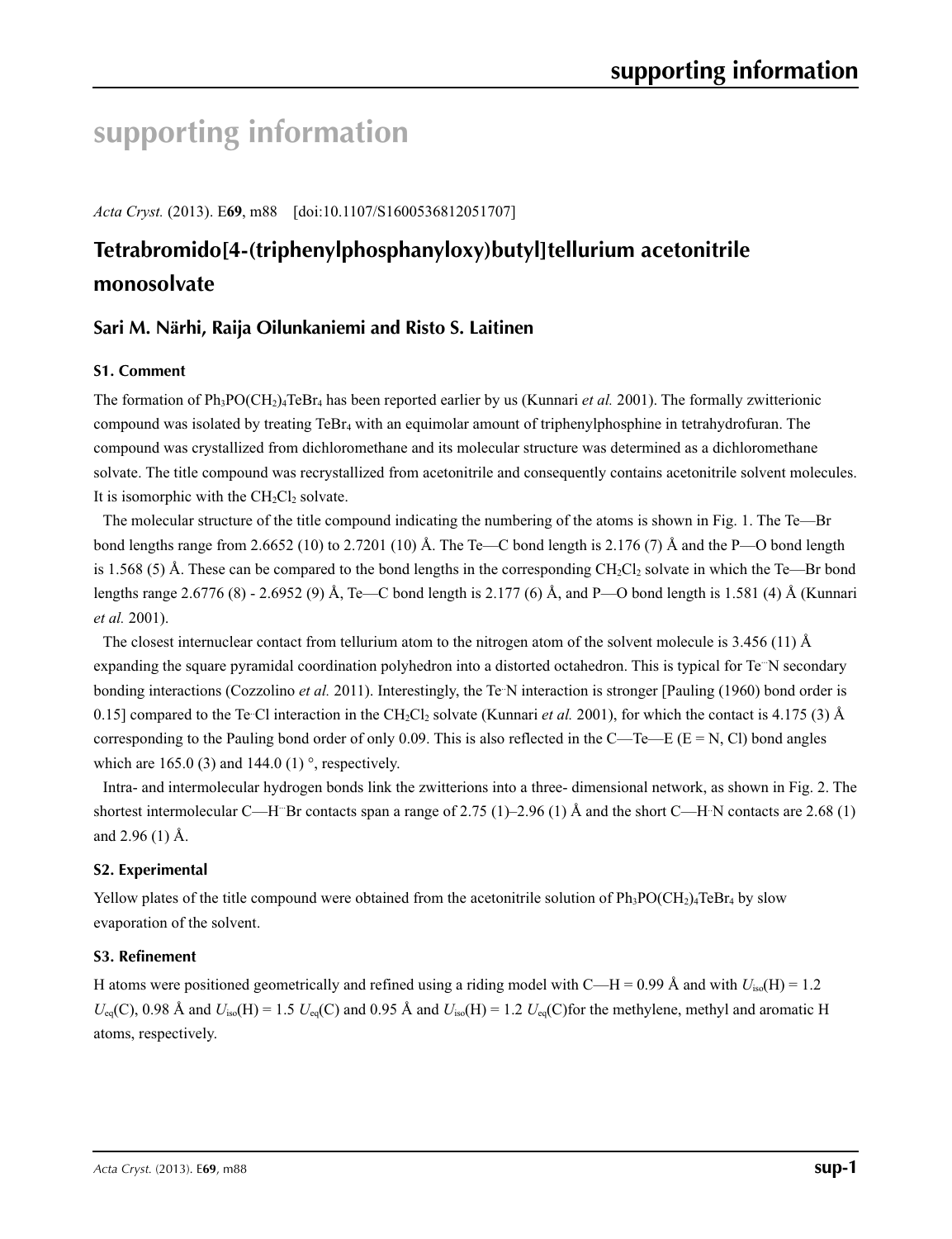

# **Figure 1**

The molecular structure with displacement ellipsoids drawn at 50% probability.



# **Figure 2**

The packing of the zwitterions and the solvent indicating the short inter- and intramolecular contacts < 3.00 Å.

## **Tetrabromo[4-(triphenylphosphanyloxy)butyl]tellurium acetonitrile monosolvate**

| Crystal data                                                                            |                                        |
|-----------------------------------------------------------------------------------------|----------------------------------------|
| $\text{[TeBr}_4(\text{C}_{22}\text{H}_{23}\text{OP})]\cdot\text{C}_2\text{H}_3\text{N}$ | $V = 2834.3$ (10) Å <sup>3</sup>       |
| $M_r = 822.67$                                                                          | $Z=4$                                  |
| Monoclinic, $P2_1/n$                                                                    | $F(000) = 1568$                        |
| Hall symbol: -P 2yn                                                                     | $D_x = 1.928$ Mg m <sup>-3</sup>       |
| $a = 9.3195$ (19) Å                                                                     | Mo Ka radiation, $\lambda = 0.71073$ Å |
| $b = 13.899(3)$ Å                                                                       | Cell parameters from 3714 reflections  |
| $c = 21.962$ (4) Å                                                                      | $\theta$ = 2.3–25.0°                   |
| $\beta$ = 94.92 (3) <sup>o</sup>                                                        | $\mu$ = 6.76 mm <sup>-1</sup>          |
|                                                                                         |                                        |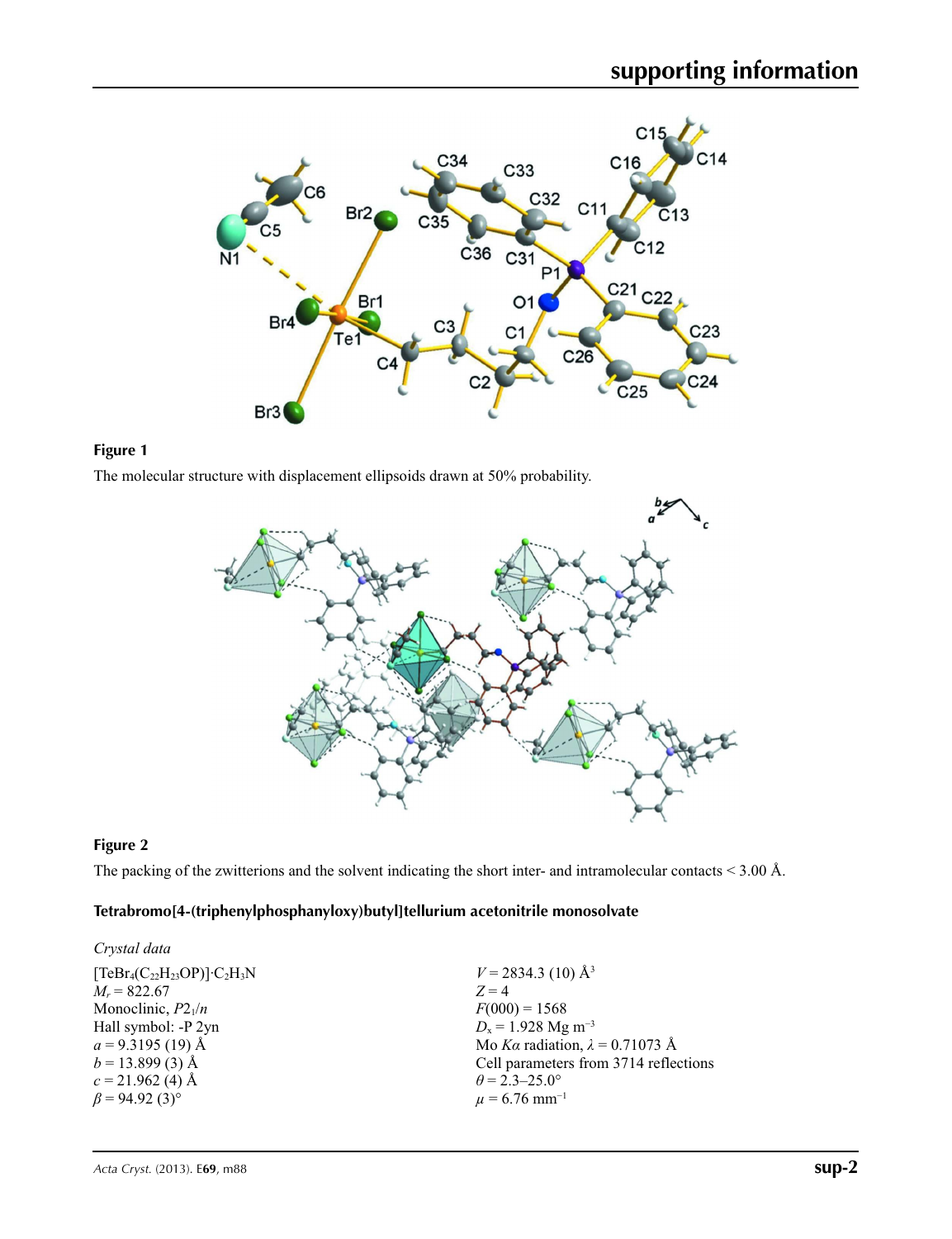## $T = 150 \text{ K}$ Plate, yellow

*Data collection*

| 11187 measured reflections<br>4684 independent reflections              |
|-------------------------------------------------------------------------|
| 3714 reflections with $I > 2\sigma(I)$                                  |
| $R_{\rm int} = 0.073$                                                   |
| $\theta_{\text{max}} = 25.0^{\circ}, \theta_{\text{min}} = 2.3^{\circ}$ |
| $h = -11 \rightarrow 10$                                                |
| $k = -15 \rightarrow 16$                                                |
| $l = -24 \rightarrow 26$                                                |
|                                                                         |
| Hydrogen site location: inferred from                                   |
| neighbouring sites                                                      |
| H-atom parameters constrained                                           |
| $w = 1/[\sigma^2(F_0^2) + (0.0606P)^2 + 8.1058P]$                       |
| where $P = (F_0^2 + 2F_c^2)/3$                                          |
| $(\Delta/\sigma)_{\text{max}}$ < 0.001                                  |
| $\Delta\rho_{\rm max}$ = 0.88 e Å <sup>-3</sup>                         |
| $\Delta\rho_{\rm min} = -0.79 \text{ e } \text{\AA}^{-3}$               |
| Extinction correction: SHELXS97 (Sheldrick,                             |
|                                                                         |

direct methods Secondary atom site location: difference Fourier map

2008), Fc\* =kFc[1+0.001xFc2 *λ*3 /sin(2*θ*)]-1/4

Extinction coefficient: 0.0024 (3)

 $0.10 \times 0.10 \times 0.05$  mm

## *Special details*

**Geometry**. All e.s.d.'s (except the e.s.d. in the dihedral angle between two l.s. planes) are estimated using the full covariance matrix. The cell e.s.d.'s are taken into account individually in the estimation of e.s.d.'s in distances, angles and torsion angles; correlations between e.s.d.'s in cell parameters are only used when they are defined by crystal symmetry. An approximate (isotropic) treatment of cell e.s.d.'s is used for estimating e.s.d.'s involving l.s. planes. **Refinement**. Refinement of  $F^2$  against ALL reflections. The weighted *R*-factor  $wR$  and goodness of fit *S* are based on  $F^2$ , conventional *R*-factors *R* are based on *F*, with *F* set to zero for negative  $F^2$ . The threshold expression of  $F^2 > \sigma(F^2)$  is used only for calculating *R*-factors(gt) *etc*. and is not relevant to the choice of reflections for refinement. *R*-factors based on *F*<sup>2</sup>

are statistically about twice as large as those based on *F*, and *R*- factors based on ALL data will be even larger.

*Fractional atomic coordinates and isotropic or equivalent isotropic displacement parameters (Å<sup>2</sup>)* 

|                 | $\mathcal{X}$ | y           | z             | $U_{\rm iso}*/U_{\rm eq}$ |  |
|-----------------|---------------|-------------|---------------|---------------------------|--|
| Te1             | 0.55868(5)    | 0.29462(3)  | $-0.09855(2)$ | 0.02466(19)               |  |
| Br1             | 0.40006(9)    | 0.21866(6)  | $-0.19512(3)$ | 0.0335(2)                 |  |
| Br <sub>2</sub> | 0.50893(9)    | 0.14024(6)  | $-0.03152(4)$ | 0.0356(2)                 |  |
| Br <sub>3</sub> | 0.59404(9)    | 0.45190(6)  | $-0.16944(4)$ | 0.0388(2)                 |  |
| Br <sub>4</sub> | 0.71342(9)    | 0.37800(6)  | $-0.00436(4)$ | 0.0380(2)                 |  |
| P <sub>1</sub>  | 0.0720(2)     | 0.26347(14) | 0.10968(8)    | 0.0248(4)                 |  |
| O <sub>1</sub>  | 0.0848(5)     | 0.2852(3)   | 0.0403(2)     | 0.0275(11)                |  |
| C1              | 0.1193(8)     | 0.3822(5)   | 0.0189(3)     | 0.0288(17)                |  |
| H1A             | 0.2167        | 0.4017      | 0.0361        | $0.035*$                  |  |
| H1B             | 0.0488        | 0.4295      | 0.0321        | $0.035*$                  |  |
| C2              | 0.1130(8)     | 0.3783(6)   | $-0.0504(3)$  | 0.0303(17)                |  |
| H2A             | 0.1202        | 0.4447      | $-0.0660$     | $0.036*$                  |  |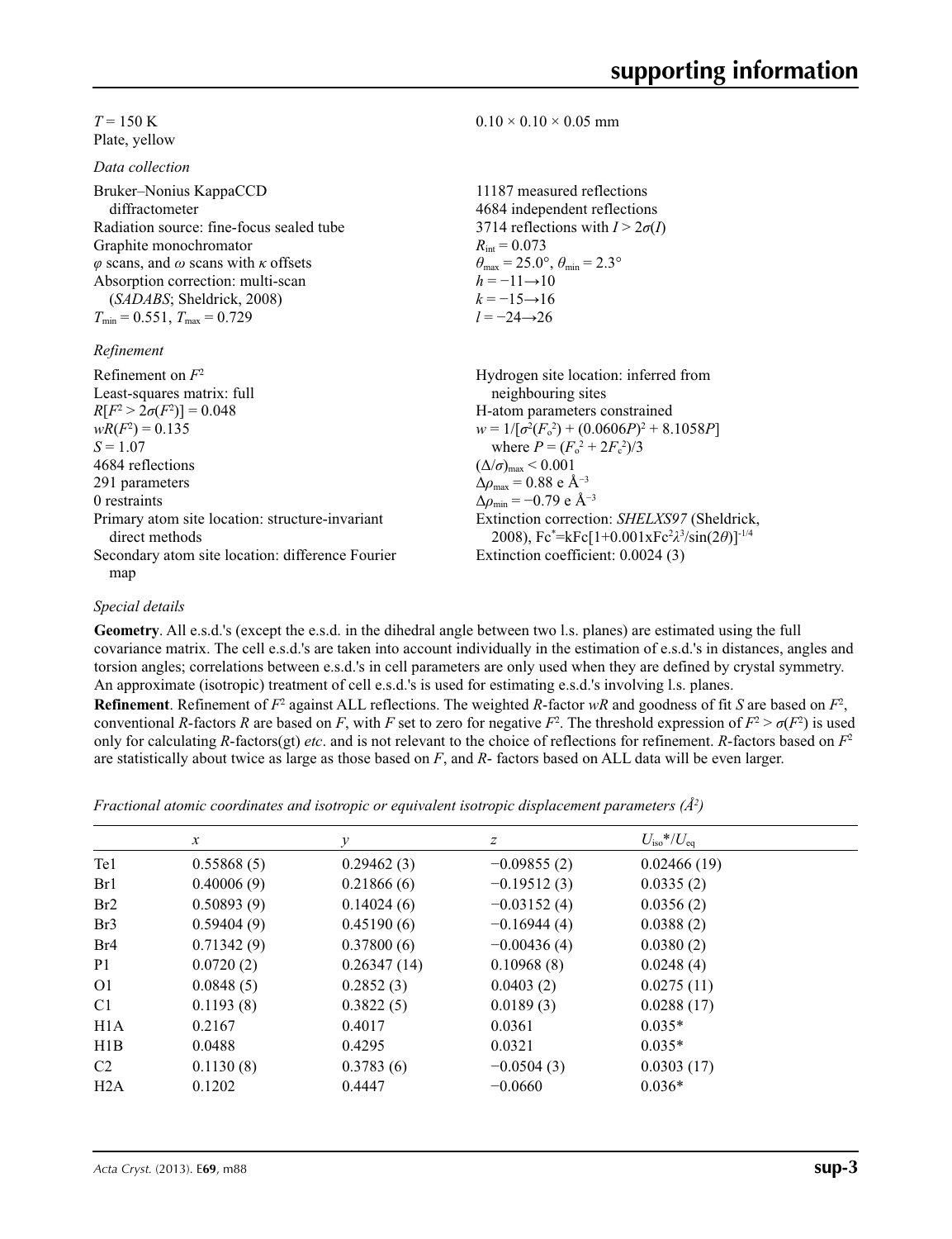| H2B                                  | 0.0177        | 0.3527                 | $-0.0660$    | $0.036*$   |
|--------------------------------------|---------------|------------------------|--------------|------------|
| C <sub>3</sub>                       | 0.2297(7)     | 0.3172(5)              | $-0.0764(3)$ | 0.0269(16) |
| H <sub>3</sub> A                     | 0.2302        | 0.2520                 | $-0.0582$    | $0.032*$   |
| H3B                                  | 0.2090        | 0.3108                 | $-0.1212$    | $0.032*$   |
| C <sub>4</sub>                       | 0.3740(8)     | 0.3632(5)              | $-0.0625(3)$ | 0.0285(17) |
| H <sub>4</sub> A                     | 0.3930        | 0.3671                 | $-0.0175$    | $0.034*$   |
| H4B                                  | 0.3680        | 0.4300                 | $-0.0781$    | $0.034*$   |
| C11                                  | $-0.0254(8)$  | 0.1540(5)              | 0.1093(3)    | 0.0281(16) |
| C12                                  | $-0.0930(9)$  | 0.1166(6)              | 0.0554(4)    | 0.041(2)   |
| H12                                  | $-0.0853$     | 0.1485                 | 0.0176       | $0.049*$   |
| C13                                  | $-0.1719(10)$ | 0.0320(6)              | 0.0577(4)    | 0.049(2)   |
| H13                                  | $-0.2202$     | 0.0065                 | 0.0214       | $0.059*$   |
| C14                                  | $-0.1801(9)$  | $-0.0147(6)$           | 0.1125(4)    | 0.042(2)   |
| H14                                  | $-0.2315$     | $-0.0737$              | 0.1134       | $0.050*$   |
| C15                                  | $-0.1146(9)$  | 0.0226(6)              | 0.1663(4)    | 0.0385(19) |
| H15                                  | $-0.1236$     | $-0.0098$              | 0.2039       | $0.046*$   |
| C16                                  | $-0.0364(9)$  | 0.1066(5)              | 0.1656(3)    | 0.0329(18) |
| H16                                  | 0.0093        | 0.1323                 | 0.2024       | $0.039*$   |
| C21                                  | $-0.0209(8)$  | 0.3556(5)              | 0.1456(3)    | 0.0284(17) |
| C22                                  | $-0.1690(8)$  | 0.3508(5)              | 0.1482(3)    | 0.0304(17) |
| H22                                  | $-0.2204$     | 0.2960                 | 0.1323       | $0.036*$   |
| C <sub>23</sub>                      | $-0.2421(9)$  | 0.4246(6)              | 0.1736(3)    | 0.0371(19) |
| H23                                  | $-0.3432$     | 0.4202                 | 0.1758       | $0.045*$   |
| C <sub>24</sub>                      | $-0.1682(9)$  | 0.5055(6)              | 0.1959(3)    | 0.0356(19) |
| H <sub>24</sub>                      | $-0.2189$     | 0.5570                 | 0.2128       | $0.043*$   |
| C <sub>25</sub>                      | $-0.0214(9)$  | 0.5113(6)              | 0.1936(4)    | 0.039(2)   |
| H25                                  | 0.0288        | 0.5665                 | 0.2096       | $0.046*$   |
| C <sub>26</sub>                      | 0.0539(9)     | 0.4379(5)              | 0.1684(3)    | 0.0340(18) |
| H <sub>26</sub>                      | 0.1551        | 0.4428                 | 0.1665       | $0.041*$   |
| C31                                  | 0.2498(8)     | 0.2506(5)              | 0.1460(3)    | 0.0294(17) |
| C32                                  | 0.2787(9)     | 0.2633(6)              | 0.2092(3)    | 0.0364(19) |
| H32                                  | 0.2041        | 0.2809                 | 0.2339       | $0.044*$   |
| C33                                  | 0.4197(9)     | 0.2496(6)              | 0.2351(4)    | 0.040(2)   |
| H33                                  | 0.4415        | 0.2593                 | 0.2777       | $0.048*$   |
| C34                                  | 0.5280(9)     | 0.2221(6)              | 0.1991(4)    | 0.042(2)   |
| H34                                  | 0.6233        | 0.2132                 | 0.2172       | $0.050*$   |
| C35                                  | 0.4976(9)     | 0.2076(6)              | 0.1372(4)    | 0.045(2)   |
| H35                                  | 0.5709        | 0.1867                 | 0.1128       | $0.054*$   |
| C36                                  | 0.3595(8)     | 0.2239(6)              | 0.1110(4)    | 0.0371(19) |
| H36                                  | 0.3397        | 0.2165                 | 0.0681       | $0.044*$   |
| N1                                   |               |                        |              |            |
| C <sub>5</sub>                       | 0.8684(11)    | 0.1649(8)              | $-0.1169(5)$ | 0.075(3)   |
|                                      | 0.7977(12)    | 0.1025(8)              | $-0.1349(5)$ | 0.052(2)   |
| C6                                   | 0.7060(13)    | 0.0250(8)<br>$-0.0153$ | $-0.1577(6)$ | 0.073(3)   |
| H <sub>6</sub> A                     | 0.6813        |                        | $-0.1235$    | $0.110*$   |
| H <sub>6</sub> B<br>H <sub>6</sub> C | 0.7565        | $-0.0139$<br>0.0515    | $-0.1864$    | $0.110*$   |
|                                      | 0.6177        |                        | $-0.1788$    | $0.110*$   |
|                                      |               |                        |              |            |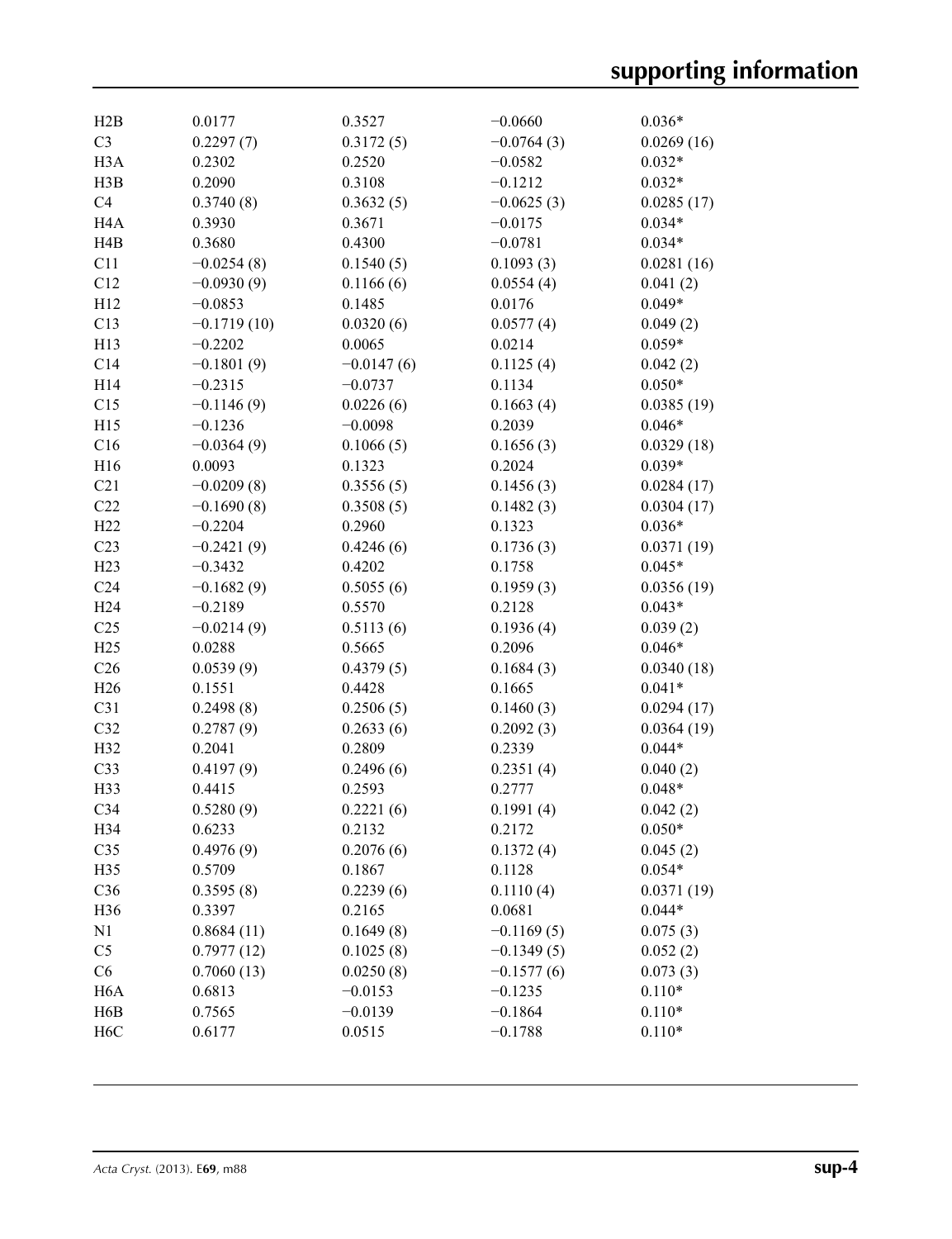# **supporting information**

*Atomic displacement parameters (Å2 )*

|                 | $U^{11}$   | $U^{22}$   | $U^{33}$  | $U^{12}$     | $U^{13}$     | $U^{23}$       |
|-----------------|------------|------------|-----------|--------------|--------------|----------------|
| Te1             | 0.0209(3)  | 0.0284(3)  | 0.0246(3) | 0.00017(19)  | 0.00156(19)  | $-0.00170(19)$ |
| Br1             | 0.0357(5)  | 0.0387(5)  | 0.0257(4) | $-0.0025(3)$ | 0.0001(3)    | $-0.0071(3)$   |
| Br2             | 0.0376(5)  | 0.0335(5)  | 0.0356(4) | 0.0018(3)    | 0.0013(3)    | 0.0055(3)      |
| Br3             | 0.0325(5)  | 0.0403(5)  | 0.0441(5) | $-0.0040(4)$ | 0.0061(3)    | 0.0102(4)      |
| Br <sub>4</sub> | 0.0295(5)  | 0.0459(5)  | 0.0370(4) | $-0.0024(4)$ | $-0.0062(3)$ | $-0.0085(4)$   |
| P <sub>1</sub>  | 0.0229(10) | 0.0277(10) | 0.0240(9) | $-0.0022(8)$ | 0.0038(7)    | 0.0036(8)      |
| O <sub>1</sub>  | 0.029(3)   | 0.027(3)   | 0.026(3)  | 0.000(2)     | 0.001(2)     | 0.004(2)       |
| C1              | 0.034(4)   | 0.027(4)   | 0.026(4)  | $-0.001(3)$  | 0.003(3)     | 0.007(3)       |
| C <sub>2</sub>  | 0.030(4)   | 0.034(4)   | 0.027(4)  | $-0.002(3)$  | 0.002(3)     | 0.002(3)       |
| C <sub>3</sub>  | 0.023(4)   | 0.036(4)   | 0.023(4)  | 0.000(3)     | 0.008(3)     | $-0.002(3)$    |
| C4              | 0.024(4)   | 0.029(4)   | 0.033(4)  | 0.001(3)     | 0.005(3)     | $-0.001(3)$    |
| C11             | 0.032(4)   | 0.025(4)   | 0.027(4)  | $-0.001(3)$  | 0.003(3)     | 0.002(3)       |
| C12             | 0.048(5)   | 0.043(5)   | 0.029(4)  | $-0.010(4)$  | $-0.008(4)$  | 0.003(4)       |
| C13             | 0.055(6)   | 0.044(5)   | 0.046(5)  | $-0.015(4)$  | $-0.017(4)$  | 0.000(4)       |
| C14             | 0.027(5)   | 0.030(4)   | 0.067(6)  | $-0.005(3)$  | 0.001(4)     | $-0.001(4)$    |
| C15             | 0.043(5)   | 0.032(4)   | 0.043(5)  | $-0.008(4)$  | 0.014(4)     | 0.000(4)       |
| C16             | 0.040(5)   | 0.034(4)   | 0.026(4)  | $-0.004(4)$  | 0.009(3)     | $-0.001(3)$    |
| C21             | 0.031(4)   | 0.031(4)   | 0.022(4)  | 0.003(3)     | $-0.002(3)$  | $-0.003(3)$    |
| C22             | 0.026(4)   | 0.036(4)   | 0.029(4)  | $-0.004(3)$  | 0.001(3)     | 0.001(3)       |
| C <sub>23</sub> | 0.037(5)   | 0.043(5)   | 0.033(4)  | 0.004(4)     | 0.012(4)     | 0.008(4)       |
| C <sub>24</sub> | 0.053(6)   | 0.033(4)   | 0.022(4)  | 0.014(4)     | 0.009(4)     | 0.001(3)       |
| C <sub>25</sub> | 0.047(5)   | 0.031(4)   | 0.036(4)  | $-0.001(4)$  | $-0.002(4)$  | $-0.001(4)$    |
| C <sub>26</sub> | 0.039(5)   | 0.029(4)   | 0.035(4)  | 0.002(3)     | 0.007(4)     | 0.003(3)       |
| C31             | 0.027(4)   | 0.026(4)   | 0.034(4)  | $-0.003(3)$  | $-0.002(3)$  | 0.009(3)       |
| C32             | 0.040(5)   | 0.039(5)   | 0.029(4)  | 0.003(4)     | $-0.004(3)$  | 0.004(4)       |
| C33             | 0.036(5)   | 0.036(5)   | 0.045(5)  | $-0.006(4)$  | $-0.008(4)$  | 0.013(4)       |
| C34             | 0.030(5)   | 0.049(5)   | 0.045(5)  | $-0.003(4)$  | $-0.006(4)$  | 0.014(4)       |
| C35             | 0.028(5)   | 0.058(6)   | 0.051(5)  | $-0.008(4)$  | 0.006(4)     | 0.004(4)       |
| C36             | 0.024(4)   | 0.047(5)   | 0.040(4)  | $-0.001(4)$  | 0.002(3)     | 0.005(4)       |
| N1              | 0.071(7)   | 0.074(7)   | 0.084(7)  | 0.010(6)     | 0.031(6)     | $-0.015(6)$    |
| C <sub>5</sub>  | 0.054(6)   | 0.050(6)   | 0.054(6)  | 0.021(5)     | 0.015(5)     | 0.006(5)       |
| C6              | 0.071(8)   | 0.057(7)   | 0.088(8)  | 0.016(6)     | $-0.016(6)$  | $-0.019(6)$    |

*Geometric parameters (Å, º)*

| $Te1-C4$    | 2.176(7)   | $C15 - H15$   | 0.9500    |
|-------------|------------|---------------|-----------|
| $Te1 - Br2$ | 2.6652(10) | $C16$ —H $16$ | 0.9500    |
| $Te1 - Br4$ | 2.6814(11) | $C21 - C22$   | 1.387(11) |
| $Te1 - Br1$ | 2.6944(11) | $C21 - C26$   | 1.410(10) |
| $Te1 - Br3$ | 2.7201(10) | $C22-C23$     | 1.375(11) |
| $P1 - O1$   | 1.568(5)   | $C22-H22$     | 0.9500    |
| $P1 - C21$  | 1.769(7)   | $C23-C24$     | 1.386(11) |
| $P1 - C11$  | 1.772(7)   | $C23 - H23$   | 0.9500    |
| $P1 - C31$  | 1.785(8)   | $C24 - C25$   | 1.375(12) |
| $O1-C1$     | 1.473(8)   | $C24$ —H24    | 0.9500    |
|             |            |               |           |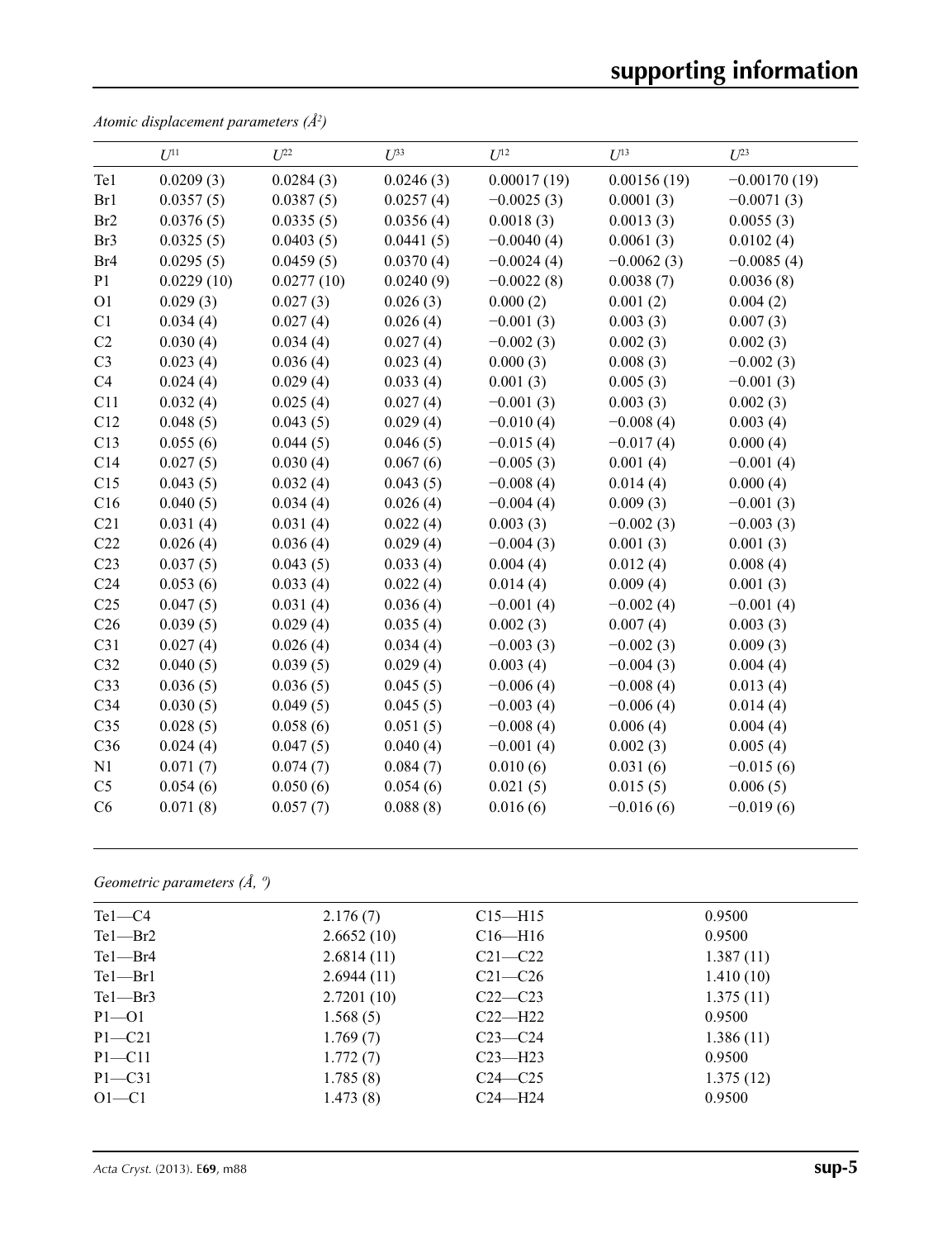| $C1-C2$                              | 1.518(10) | $C25-C26$         | 1.380(11) |
|--------------------------------------|-----------|-------------------|-----------|
| Cl <sub>–H1A</sub>                   | 0.9900    | $C25 - H25$       | 0.9500    |
| $Cl-H1B$                             | 0.9900    | $C26 - H26$       | 0.9500    |
| $C2-C3$                              | 1.529(10) | $C31 - C36$       | 1.382(11) |
| $C2 - H2A$                           | 0.9900    | $C31 - C32$       | 1.403(10) |
| $C2 - H2B$                           | 0.9900    | $C32-C33$         | 1.399(11) |
| $C3-C4$                              | 1.497(10) | $C32-H32$         | 0.9500    |
| $C3 - H3A$                           | 0.9900    | $C33-C34$         | 1.388(12) |
| $C3 - H3B$                           | 0.9900    | $C33$ -H33        | 0.9500    |
| $C4 - H4A$                           | 0.9900    | $C34 - C35$       | 1.380(12) |
| $C4 - H4B$                           | 0.9900    | $C34 - H34$       | 0.9500    |
| $C11 - C12$                          | 1.394(10) | $C35-C36$         | 1.383(11) |
| $C11 - C16$                          | 1.412(10) | $C35 - H35$       | 0.9500    |
| $C12 - C13$                          | 1.390(11) | C36-H36           | 0.9500    |
| $C12 - H12$                          | 0.9500    | $N1 - C5$         | 1.140(14) |
| $C13 - C14$                          | 1.375(12) | $C5-C6$           | 1.438(15) |
| $C13 - H13$                          | 0.9500    | $C6 - H6A$        | 0.9800    |
| $C14 - C15$                          | 1.384(12) | $C6 - H6B$        | 0.9800    |
| $C14 - H14$                          | 0.9500    | $C6 - H6C$        | 0.9800    |
| $C15-C16$                            | 1.378(11) |                   |           |
|                                      |           |                   |           |
| $C4 - Te1 - Br2$                     | 88.4 (2)  | $C13-C14-H14$     | 119.4     |
| $C4 - Te1 - Br4$                     | 85.4(2)   | $C15-C14-H14$     | 119.4     |
| Br2-Te1-Br4                          | 91.68(3)  | $C16-C15-C14$     | 120.2(8)  |
| $C4 - Te1 - Br1$                     | 93.5(2)   | $C16-C15-H15$     | 119.9     |
| $Br2$ -Tel-Brl                       | 90.55(3)  | $C14 - C15 - H15$ | 119.9     |
| Br4-Te1-Br1                          | 177.46(3) | $C15-C16-C11$     | 118.9(7)  |
| $C4 - Tel - Br3$                     | 89.7(2)   | $C15-C16-H16$     | 120.5     |
| $Br2$ —Tel—Br3                       | 176.86(3) | $C11 - C16 - H16$ | 120.5     |
| Br <sub>4</sub> -Tel-Br <sub>3</sub> | 90.61(3)  | $C22-C21-C26$     | 119.2(7)  |
| $Br1$ -Tel-Br3                       | 87.11(3)  | $C22-C21-P1$      | 120.7(6)  |
| $O1-P1-C21$                          | 112.0(3)  | $C26 - C21 - P1$  | 120.0(6)  |
| $O1-P1-C11$                          | 104.1(3)  | $C23-C22-C21$     | 120.7(7)  |
| $C21 - P1 - C11$                     | 110.7(4)  | C23-C22-H22       | 119.7     |
| $O1-P1-C31$                          | 107.9(3)  | $C21 - C22 - H22$ | 119.7     |
| $C21-P1-C31$                         | 110.2(4)  | $C22-C23-C24$     | 120.0(8)  |
| $C11-P1-C31$                         | 111.8(3)  | $C22-C23-H23$     | 120.0     |
| $C1 - O1 - P1$                       | 121.6(4)  | $C24 - C23 - H23$ | 120.0     |
| $O1 - C1 - C2$                       | 107.2(6)  | $C25-C24-C23$     | 120.0(7)  |
| $O1-C1-H1A$                          | 110.3     | $C25-C24-H24$     | 120.0     |
| $C2-C1-H1A$                          | 110.3     | $C23-C24-H24$     | 120.0     |
| $O1-C1-H1B$                          | 110.3     | $C24-C25-C26$     | 120.9(8)  |
| $C2-C1-H1B$                          | 110.3     | $C24 - C25 - H25$ | 119.5     |
| $H1A - C1 - H1B$                     | 108.5     | $C26 - C25 - H25$ | 119.5     |
| $C1-C2-C3$                           | 115.3(6)  | $C25-C26-C21$     | 119.3(8)  |
| $C1-C2-H2A$                          | 108.5     | $C25 - C26 - H26$ | 120.4     |
| $C3-C2-H2A$                          | 108.5     | $C21 - C26 - H26$ | 120.4     |
| $C1-C2-H2B$                          | 108.5     | $C36 - C31 - C32$ | 119.7(7)  |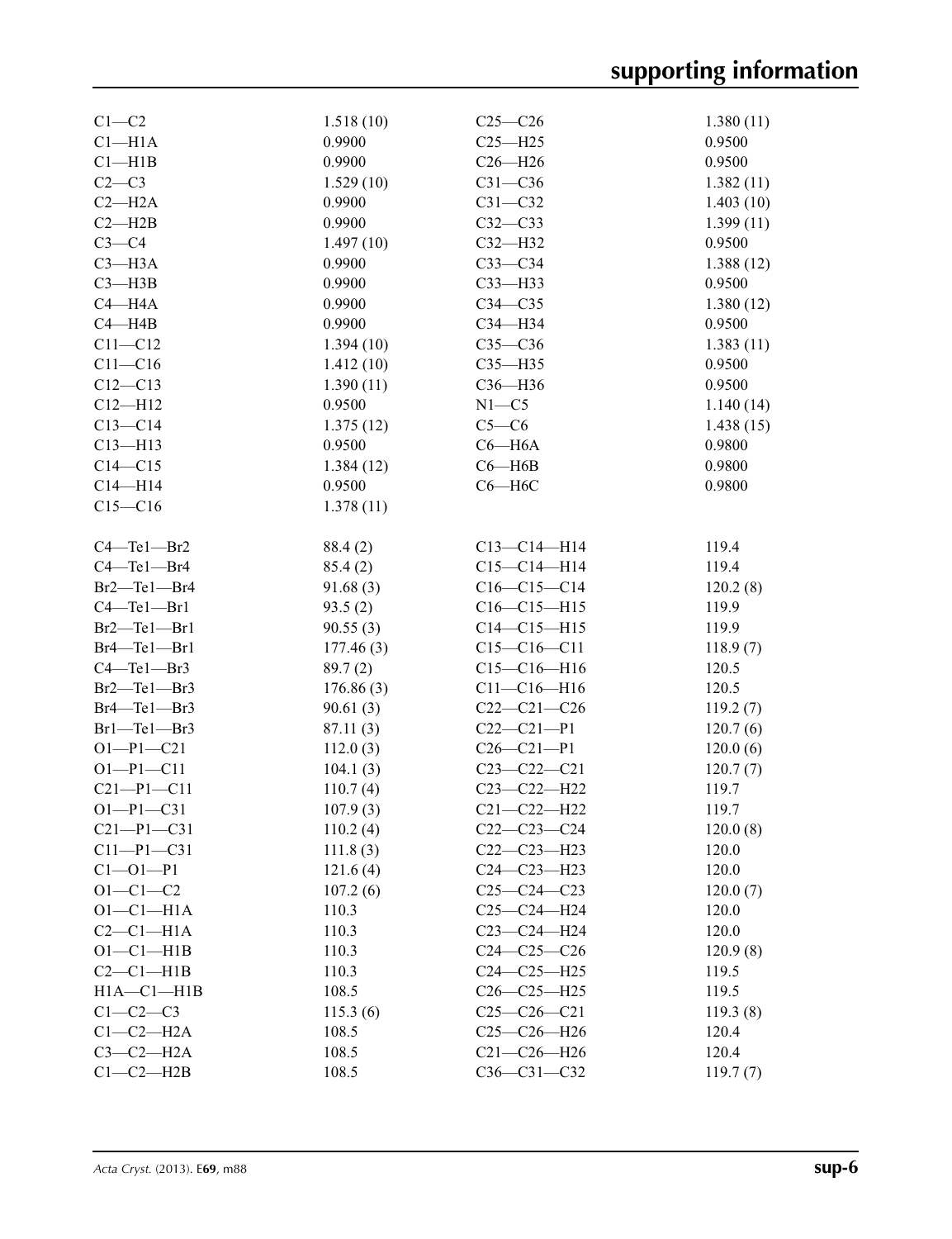| $C3-C2-H2B$                            | 108.5                 | $C36 - C31 - P1$                             | 118.8(6)                 |
|----------------------------------------|-----------------------|----------------------------------------------|--------------------------|
| $H2A-C2-H2B$                           | 107.5                 | $C32 - C31 - P1$                             | 121.4(6)                 |
| $C4-C3-C2$                             | 110.0(6)              | $C33-C32-C31$                                | 118.6(8)                 |
| $C4-C3-H3A$                            | 109.7                 | C33-C32-H32                                  | 120.7                    |
| $C2-C3-H3A$                            | 109.7                 | C31-C32-H32                                  | 120.7                    |
| $C4-C3-H3B$                            | 109.7                 | C34-C33-C32                                  | 120.6(8)                 |
| $C2-C3-H3B$                            | 109.7                 | C34-C33-H33                                  | 119.7                    |
| НЗА-СЗ-НЗВ                             | 108.2                 | C32-C33-H33                                  | 119.7                    |
| $C3-C4$ —Tel                           | 117.6(5)              | $C35-C34-C33$                                | 120.3(8)                 |
| $C3-C4-H4A$                            | 107.9                 | $C35-C34-H34$                                | 119.9                    |
| Tel-C4-H4A                             | 107.9                 | СЗЗ-СЗ4-НЗ4                                  | 119.9                    |
| $C3-C4-H4B$                            | 107.9                 | $C34 - C35 - C36$                            | 119.5(8)                 |
| Tel-C4-H4B                             | 107.9                 | C34-C35-H35                                  | 120.3                    |
| H4A-C4-H4B                             | 107.2                 | $C36 - C35 - H35$                            | 120.3                    |
| $C12-C11-C16$                          | 120.6(7)              | $C31 - C36 - C35$                            | 121.3(8)                 |
| $C12 - C11 - P1$                       | 121.2(6)              | C31-C36-H36                                  | 119.4                    |
| $C16 - C11 - P1$                       | 118.2(6)              | C35-C36-H36                                  | 119.4                    |
| $C13 - C12 - C11$                      | 119.1(7)              | $N1-C5-C6$                                   | 178.8(11)                |
| $C13 - C12 - H12$                      | 120.4                 | $C5-C6-H6A$                                  | 109.5                    |
| $C11 - C12 - H12$                      | 120.4                 | $C5-C6-H6B$                                  | 109.5                    |
| $C14 - C13 - C12$                      | 120.0(8)              | $H6A-C6-H6B$                                 | 109.5                    |
| $C14 - C13 - H13$                      | 120.0                 | $C5-C6-H6C$                                  | 109.5                    |
| $C12-C13-H13$                          | 120.0                 | $H6A-C6-H6C$                                 | 109.5                    |
| $C13 - C14 - C15$                      | 121.1(8)              | Н6В-С6-Н6С                                   | 109.5                    |
|                                        |                       |                                              |                          |
| $C21-P1-O1-C1$                         | 41.9(6)               | $C31-P1-C21-C22$                             | $-148.6(6)$              |
| $C11-P1-O1-C1$                         | 161.5(5)              | $O1-P1-C21-C26$                              | $-84.7(6)$               |
| $C31-P1-O1-C1$                         | $-79.6(6)$            | $C11-P1-C21-C26$                             | 159.7(6)                 |
| $P1 - O1 - C1 - C2$                    | $-176.3(5)$           | $C31-P1-C21-C26$                             | 35.5(7)                  |
| $O1 - C1 - C2 - C3$                    | $-67.3(8)$            | $C26-C21-C22-C23$                            | $-1.0(11)$               |
| $C1-C2-C3-C4$                          | $-67.7(8)$            | $P1 - C21 - C22 - C23$                       | $-176.9(6)$              |
| $C2-C3-C4-Te1$                         | $-176.9(5)$           | $C21 - C22 - C23 - C24$                      | 1.1(12)                  |
| $Br2$ —Tel—C4—C3                       | $-62.1(5)$            | $C22-C23-C24-C25$                            | $-1.0(11)$               |
| $Br4$ —Tel—C4—C3                       | $-153.9(6)$           | $C23-C24-C25-C26$                            | 0.9(12)                  |
| $Br1$ -Tel-C4-C3                       | 28.3(6)               | $C24-C25-C26-C21$                            | $-0.8(12)$               |
| $Br3$ —Tel—C4—C3                       | 115.4(5)              | $C22-C21-C26-C25$                            | 0.9(11)                  |
| $O1-P1-C11-C12$                        | $-11.4(8)$            | $P1 - C21 - C26 - C25$                       | 176.8(6)                 |
| $C21-P1-C11-C12$                       | 109.2(7)              | $O1-P1-C31-C36$                              | $-24.5(7)$               |
| $C31-P1-C11-C12$                       |                       |                                              |                          |
| $O1-P1-C11-C16$                        |                       |                                              |                          |
|                                        | $-127.6(7)$           | $C21-P1-C31-C36$                             | $-147.1(6)$              |
|                                        | 170.5(6)              | $C11-P1-C31-C36$                             | 89.3 (7)                 |
| $C21-P1-C11-C16$                       | $-69.0(7)$            | $O1-P1-C31-C32$                              | 158.1(6)                 |
| $C31-P1-C11-C16$                       | 54.2(7)               | $C21-P1-C31-C32$                             | 35.5(7)                  |
| $C16-C11-C12-C13$                      | 0.1(13)               | $C11-P1-C31-C32$                             | $-88.1(7)$               |
| $P1 - C11 - C12 - C13$                 | $-178.0(7)$           | $C36-C31-C32-C33$                            | 0.9(11)                  |
| $C11-C12-C13-C14$                      | $-1.3(14)$            | $P1 - C31 - C32 - C33$                       | 178.3(6)                 |
| $C12-C13-C14-C15$<br>$C13-C14-C15-C16$ | 2.1(14)<br>$-1.7(13)$ | $C31 - C32 - C33 - C34$<br>$C32-C33-C34-C35$ | $-1.3(12)$<br>$-0.1(13)$ |